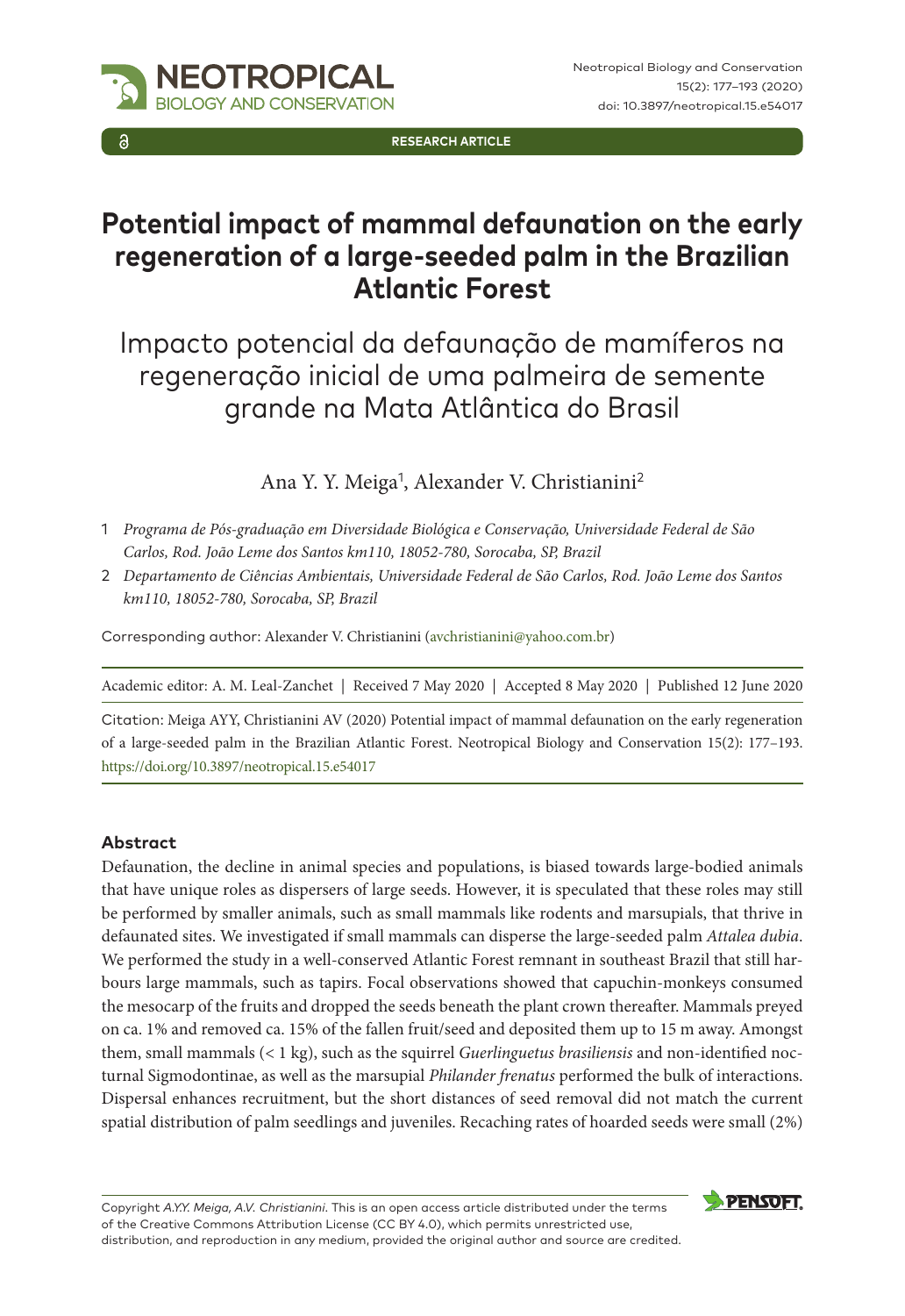and unlikely to increase distances of seed dispersal achieved. Short distances of dispersal would increase plant clumpiness and negative density-dependent effects with time. Although small mammals can provide legitimate dispersal, they cannot fully replace larger frugivorous mammals and maintain long-distance seed dispersal that feeds plant metapopulation dynamics and seed gene flow.

#### **Resumo**

Defaunação, o declínio de populações e espécies de animais, é enviesada para animais de grande tamanho corporal que têm papéis únicos como dispersores de sementes grandes. Contudo, especula-se se esses papéis podem ainda ser desempenhados por animais menores, como pequenos mamíferos como roedores e marsupiais, que prosperam em sítios defaunados. Assim, investigamos se pequenos mamíferos podem dispersar efetivamente a palmeira de sementes grande *Attalea dubia*. Executamos este estudo em uma floresta atlântica bem conservada no sudeste do Brasil que ainda tem grandes mamíferos, tais como as antas. Observações focais mostraram que macacos-prego consumiram o mesocarpo dos frutos e derrubaram as sementes da palmeira sob a copa. Mamíferos predaram ca. 1% e removeram ca. 15% desses frutos/sementes caídos e os depositaram a uma distância de até 15 m. Entre eles, pequenos mamíferos (< 1 kg), tais como esquilos *Guerlinguetus brasiliensis* e Sigmodontinae noturnos não identificados, bem como o marsupial *Philander frenatus*, executaram a maioria das interações. A dispersão incrementou o recrutamento, mas as distâncias curtas de dispersão de sementes não se ajustaram à distribuição espacial atual das plântulas e juvenis da palmeira. Taxas de redistribuição de sementes estocadas foram pequenas (2%) e provavelmente incapazes de aumentar as distâncias de dispersão alcançadas. Pequenas distâncias de dispersão incrementariam o agrupamento de plantas e efeitos de dependência de densidade negativos com o tempo. Embora pequenos mamíferos possam proporcionar dispersão legítima eles não podem substituir completamente mamíferos frugívoros maiores e manter dispersão de sementes em longa distância necessária à dinâmica de metapopulações e ao fluxo gênico por sementes.

#### **Keywords**

*Attalea*; defaunation; seed dispersal; seed hoarding; seedling distribution

#### **Palavras-chave**

*Attalea*; defaunação; dispersão de sementes; distribuição de plântulas; estoque de sementes

### **Introduction**

Defaunation, i.e. the extirpation of animals by hunting, habitat loss, habitat fragmentation, climate change and pollution, may impact several ecosystem processes (Dirzo et al. 2014; Young et al. 2016). Selective defaunation of large-bodied animals produces a downsizing of mutualistic seed dispersal partners with potential ecological, genetic and evolutionary consequences for plant populations (Galetti et al. 2013; Pérez-Méndez et al. 2016; Young et al. 2016). Seed dispersal in tropical forests is likely to be greatly affected, as most trees rely on vertebrates frugivores for seed dispersal and plant regeneration. This is specially true for plants producing large seeds (LSP), as those seeds may only be dispersed in the guts of large-bodied frugivorous animals that match the gape width and mouth sizes necessary to swallow such large seeds (Silva and Tabarelli 2000; Corlett 2007; Peres and Palacios 2007; Ripple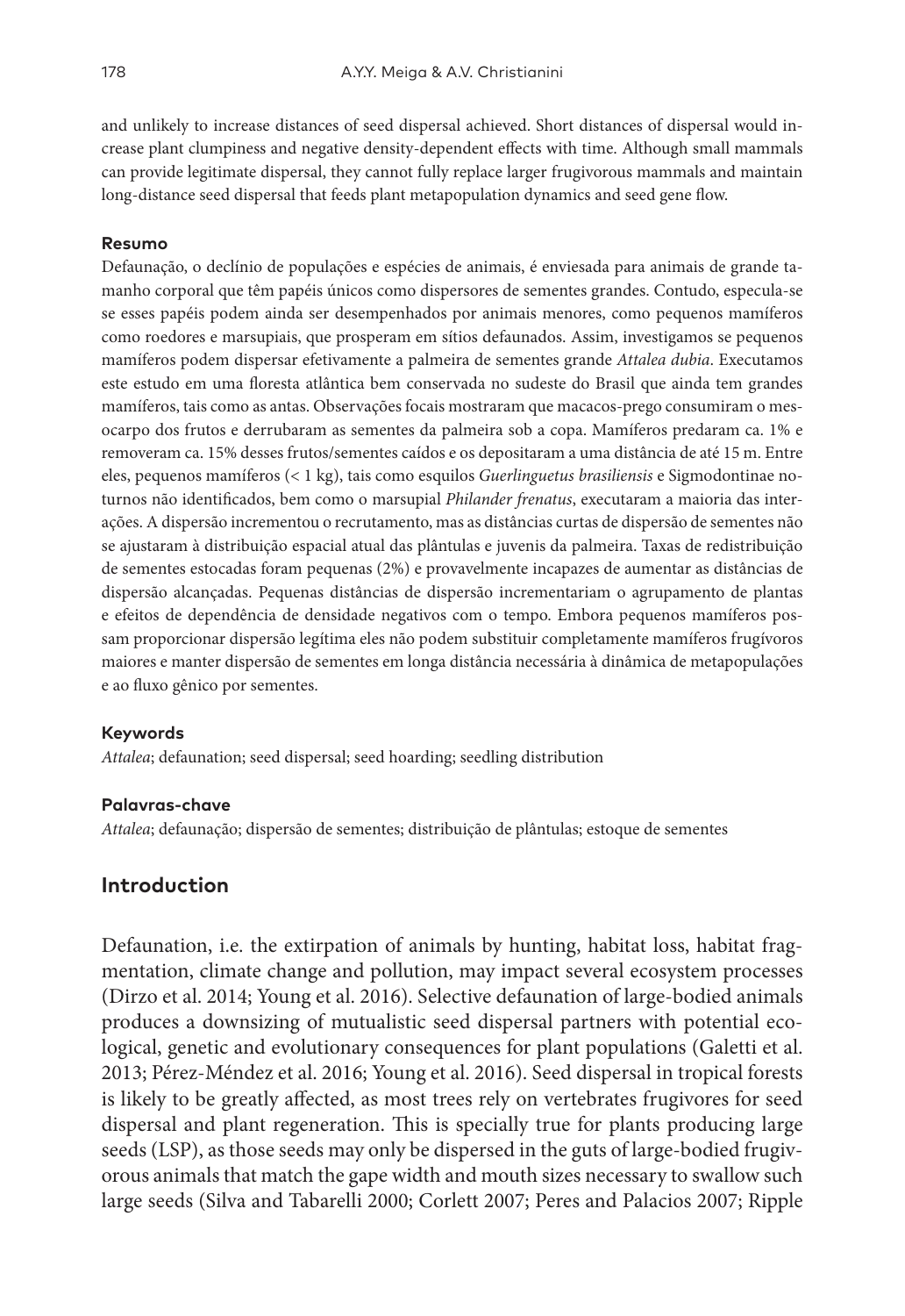et al. 2015; Neuschulz et al. 2016). Large-bodied frugivores are usually the agents of dispersal to large amounts of seeds to long distances (Fragoso et al. 2003; Giombini et al. 2016), playing a role in metapopulation dynamics (Jordano et al. 2007). Forests which are deprived of these large animals frequently have lots of undispersed seeds of LSP accumulated around adult plants, where recruitment is unlikely to happen due to negative distance- and density-dependent mortality (Forget and Jansen 2007; Neuschulz et al. 2016; Terborgh et al. 2008; Caughlin et al. 2015).

There is a positive correlation between body size and risk of extinction in mammals, with a predictable size-selective defaunation gradient with increasing disturbance (Fritz et al. 2009; Dirzo et al. 2014; Young et al. 2016). While large mammals such as tapirs vanish, some species of small rodents that prey on or disperse seeds remain, even in the most disturbed tracts of fragmented forests (Brewer and Rejmánek 1999; Barnett et al. 2000; Dirzo et al. 2007; Peres and Palacios 2007; Cao et al. 2011; Galetti et al. 2015). Small rodents often prey on seeds *in situ* or scatter-hoard them for later consumption, but some seeds are often not recovered and may germinate. Thus small rodents often have a dual role as seed predators and dispersers (Brewer and Rejmánek 1999; Bordignon and Monteiro-Filho 2000; Carvajal and Adler 2008; Iob and Vieira 2008). Usually, rodents remove seeds to local scales (tens of metres; Choo et al. 2012) and scatterhoard seeds in small clumps, thereby decreasing negative density-dependent effects (Fragoso 1997). Therefore, small rodents may act as surrogate dispersers of LSP in the absence of large-bodied frugivores. However, few studies advance beyond seed stage and attempt to link seed dispersal distances by small rodents to seedling and adult distribution (Forget 1990), thus constraining a proper evaluation of the role of small rodents in plant regeneration.

The aparent short distances of seed dispersal provided by rodents may be enough for the recruitment of LSP far away from parental plants. For instance, hoarded seeds may be recached several times by different individual agoutis that steal seeds from one another (Jansen et al. 2012). As a result, a seed may be deposited hundreds of metres away, mimicking the distances of seed dispersal once provided by extinct megafauna (Jansen et al. 2012). Thus, rodents would be surrogate dispersers of LSP enabling plant regeneration in the long term. However, the evidence of common repeated recaching of hoarded seeds comes from a single site – Barro Colorado Island in Panama – which has an extremely high density of agoutis, well known for their hoarding behaviour (Wright et al. 1999; Wright and Duber 2001). The high densities of agoutis and other small- to medium-sized mammals in Barro Colorado Island are probably the result of predator release, due to the long term absence of top predators such as jaguars, plus protection from poaching (Wright et al. 1999). We do not know if, in sites with more natural densities of small/medium sized rodents, the frequency of seed recaching and the distances where seeds are deposited would be enough to reproduce the spatial pattern of LSP regeneration. As land conversion, poaching and climate change proceeds, large tracts of tropical forests are likely to retain small rodents as the exclusive intact functional group of mammalian seed predators and dispersers (Barnett et al. 2000; Peres and Palacios 2007; Cao et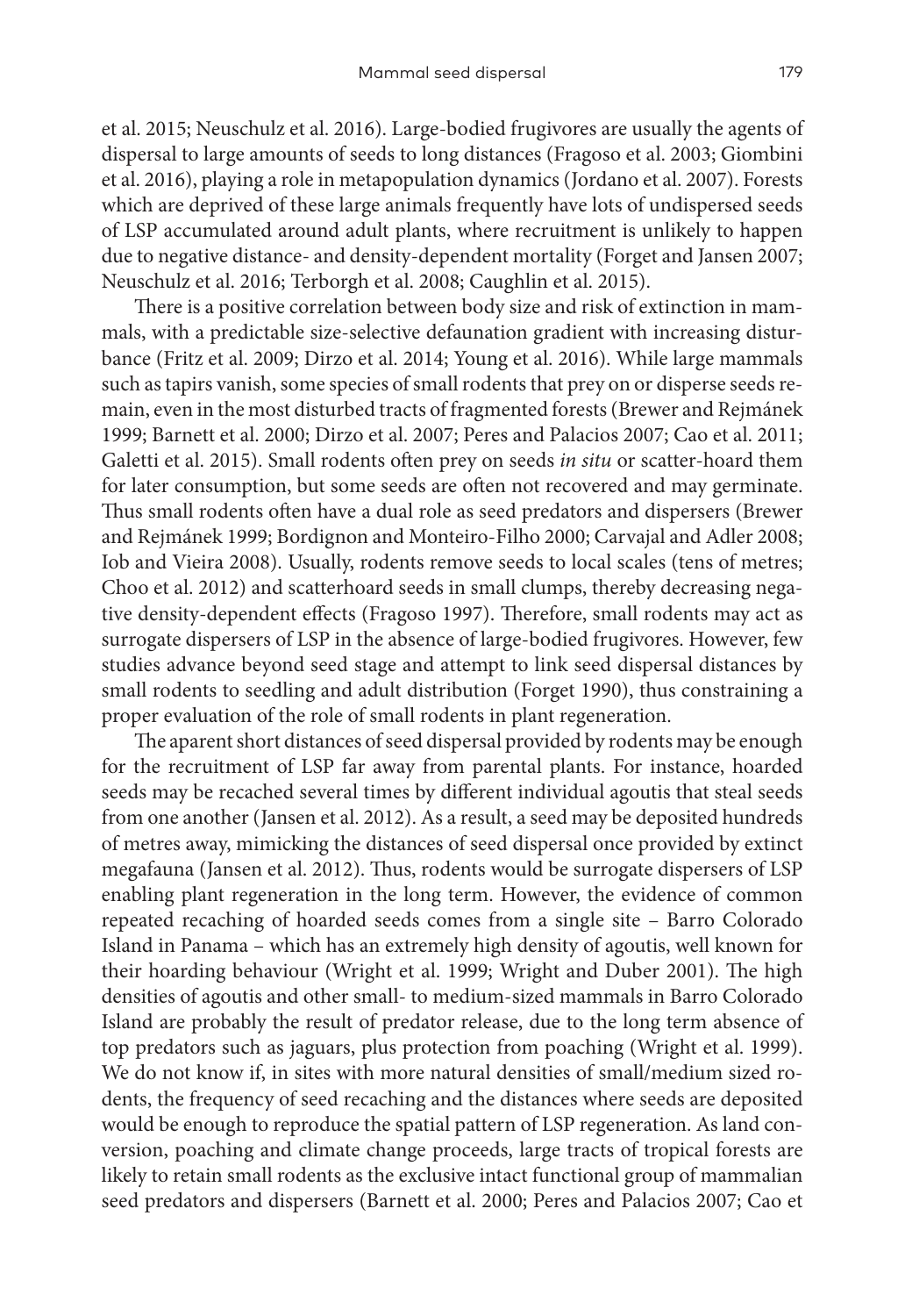al. 2011; Galetti et al. 2015). Therefore, understanding the role of small mammals in plant recruitment is crucial to improve our predictions about the effects of defaunation and tropical forest disturbances.

In this study, we investigated the role of small mammals in seed dispersal, seedling and juvenile regeneration of the large-seeded palm *Attalea dubia* (Mart.) Bur. (Arecaceae) in a large and well-conserved site of the Brazilian Atlantic Forest. Our aims were: 1) identify seed dispersers and seed predators; 2) evaluate the fate (e.g. dispersal or predation) of fallen fruits/seeds and the importance of dispersal for plant regeneration; and 3) describe the spatial pattern of seedling and juvenile regeneration and test if small mammal seed dispersal may account for it.

# **Material and methods**

This study was carried out in Carlos Botelho State Park (CBSP), a 37,644 ha protected area covered by old growth humid Atlantic Forest in Southeast Brazil (24°06'55"S, 47°47'18"W). Mean annual temperatures vary between 17° and 22 °C. There is no dry season and mean annual rainfall is between 1700 and 2400 mm. CBSP is neighbour of other protected areas that together cover more than 1 million ha, the largest continuous remnant of Atlantic Forests (Ribeiro et al. 2009). Local non-volant mammalian assemblage reaches 53 species including top predators such as Jaguars *Panthera onca* (Linnaeus, 1758) and large ungulates such as tapirs *Tapirus terrestris* (Linnaeus, 1758), as well as at least 16 species of rodents (Brocardo et al. 2012), several of them potential consumers of fruits/seeds of *Attalea dubia*. This arboreal palm reproduces only by seed and it is endemic from coastal humid Atlantic Forests of Brazil (Lorenzi 1996). In CBSP, *Attalea* flowers between February and April, unripe fruits are presented throughout the year while ripe fruits are more abundant in September-October (A.Y.Y. Meiga unpubl. data). The orange-brown fruits of *Attalea dubia* have a fibrous mesocarp and rigid endocarp known as pyrenium. Throughout the study, we will use generically the term "fruit" to refer to the pyrenium with pulp and "seed" to refer to the pyrenium without pulp. Seeds usually contains only one embryo and are  $4.2 \pm 0.4$  cm in length and  $2.4 \pm 0.2$  cm in diameter (mean  $\pm$  SD,  $n = 484$ ), with  $16 \pm 4$  g of fresh mass ( $n = 12$ ) (Meiga and Christianini 2015).

To record the animals that interact with fallen fruits or seeds beneath the crown of *A. dubia*, an automatic camera-trap (Tigrinus S/A with passive motion and triggered by heat detection) was set under each of five fruiting palms over 24-hours a day for 15 consecutive days (total of 1,800 hours of camera-trap observations) from November 2010 to March 2011. Furthermore, we performed visual observations from October 2010 to March 2011 on other 10 fruiting plants located at least 100 m away from each other. One of us (AYYM) stayed hidden away from a focal plant between 8:00–10:00 a.m. and 4:00–6:00 p.m. during five days (20 h of observations per plant; total sampling effort of 200 h). We recorded animal species that visited the crown or the forest floor around the focal palm and interacted with fruits/seeds, as well as the number of fruits/seeds with which the animal interacted. The animal's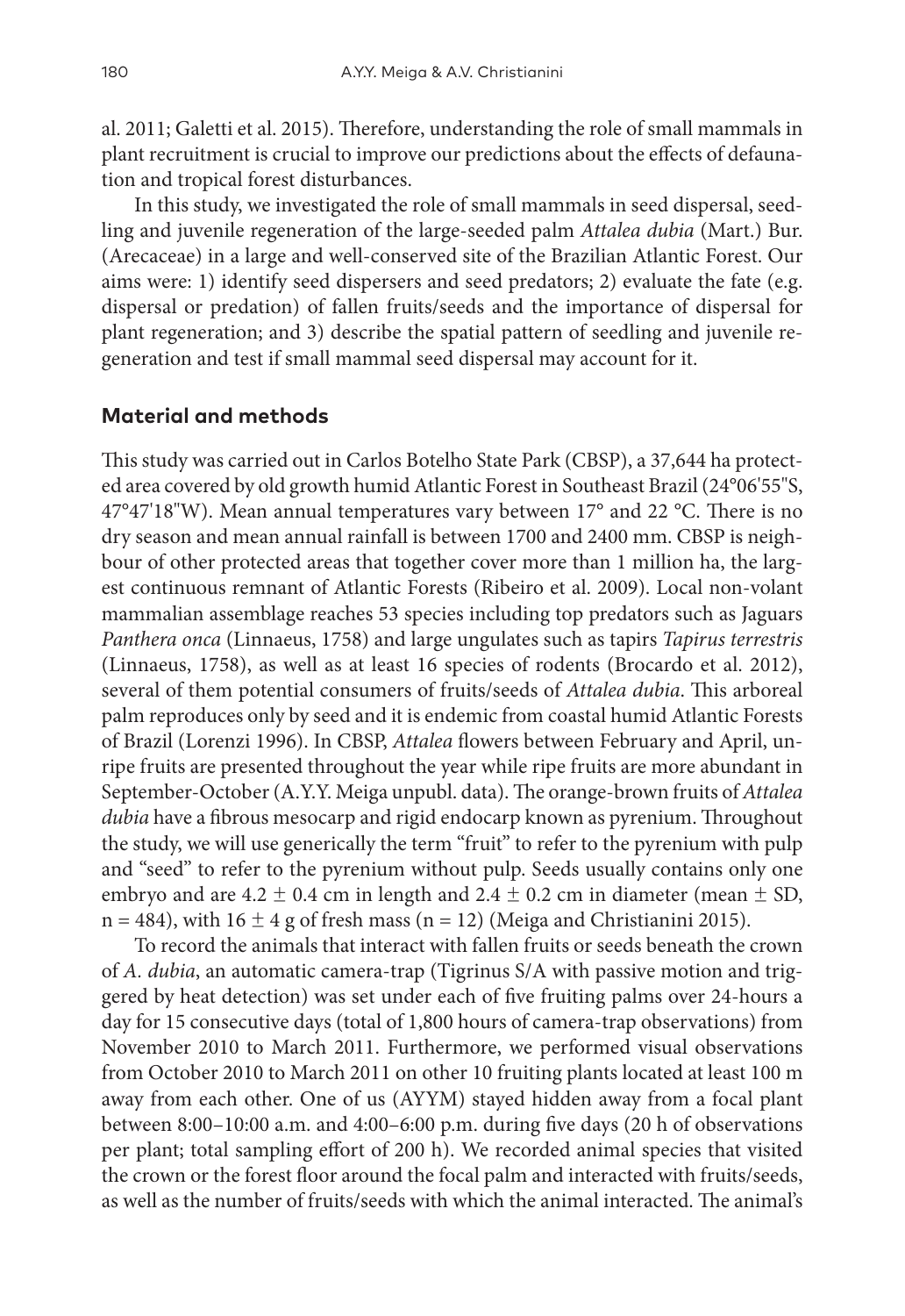handling behaviour (e.g. removes fruit pulp but drops seed thereafter, preys on the seed or carries seed away) was also noted.

To investigate the fate of fallen seeds, we carried out removal experiments with marked seeds from October 2010 to January 2011. We selected 10 adult palms at least 100 m away from each other and at least 10 m away from any other conspecific fruiting palm. We used ripe, naturally fallen fruits in paired removal stations. We removed fruit pulp and made a small hole at the tip of each seed. A 50 cm nylon thread (0.45 mm width) was attached to the seed and a flagging tape was fixed at the other end to facilitate the tracking of seeds (Forget and Milleron 1991). Each seed received a unique code in the flagging tape. We placed ten seeds in a removal station beneath the crown of the 10 adult palms and in another removal station set five metres away in a random direction (total of 200 experimental seeds). We checked the seed stations once a week for four months, carefully searching for all tagged seeds within a 20-m radius around the seed stations, a sufficient distance to recover most seeds first cached by rodents (Forget 1990; Kuprewicz 2013). We recorded the number of seeds, the distance the seeds were retrieved and classified them as intact (not moved away); manipulated by animals (i.e. with tooth scars or seed retrieved but not attached to the thread); preyed on; dispersed away (carried > 30 cm away from the seed station with seed intact above the litter or buried); or not found. Between January and March 2011, we ran another removal experiment, but only with ripe fruits (i.e. mesocarp present). Ten fruits were disposed in a station below each fruiting palm  $(n = 10)$  used in the seed removal experiments, following the same procedures. These results should be interpreted with caution, since experiments of seed removal were carried out close to the peak of fruit production, while fruit removal experiments were carried out later on when less fruits were available. The availability of fruits/seeds is known to influence the likelihood of hoarding behaviour (Jansen et al. 2004; Haugaasen et al. 2010; Ribeiro and Vieira 2014).

We compared the influence of the presence of fruit pulp in the frequency of different categories of fate with G-tests (Zar 1999). As our data did not follow the assumptions of parametric tests, we ran a factorial analysis of variance with permutations (Anderson and ter Braak 2003). Distance (near or far from the palm) and fate of fruits/seeds (dispersed, intact or not found) were considered fixed treatments. The dependent variable was the number of fruits/seeds in each category of fate. We did not include the categories "preyed on" or "manipulated" in the analysis of variance, because we recorded few events in the former and could not accurately assign a category of fate to most records of the latter (see Results). To evaluate the effect of distance from adult palms on seed fate, an initial analysis was done including data only on cleaned seeds. To investigate the effect of the presence of fruit pulp on seed fate near adult palms, we also compared the removal of cleaned seeds with that of fruits. Statistical analyses were run in R ([http://www.r-project.org\)](http://www.r-project.org).

To evaluate the fate of non-dispersed seeds, we collected all seeds found within  $a$  2  $\times$  2 m quadrat established below the crown of 10 non-reproductively active adult palms by the end of November 2011. The seeds were carefully inspected and as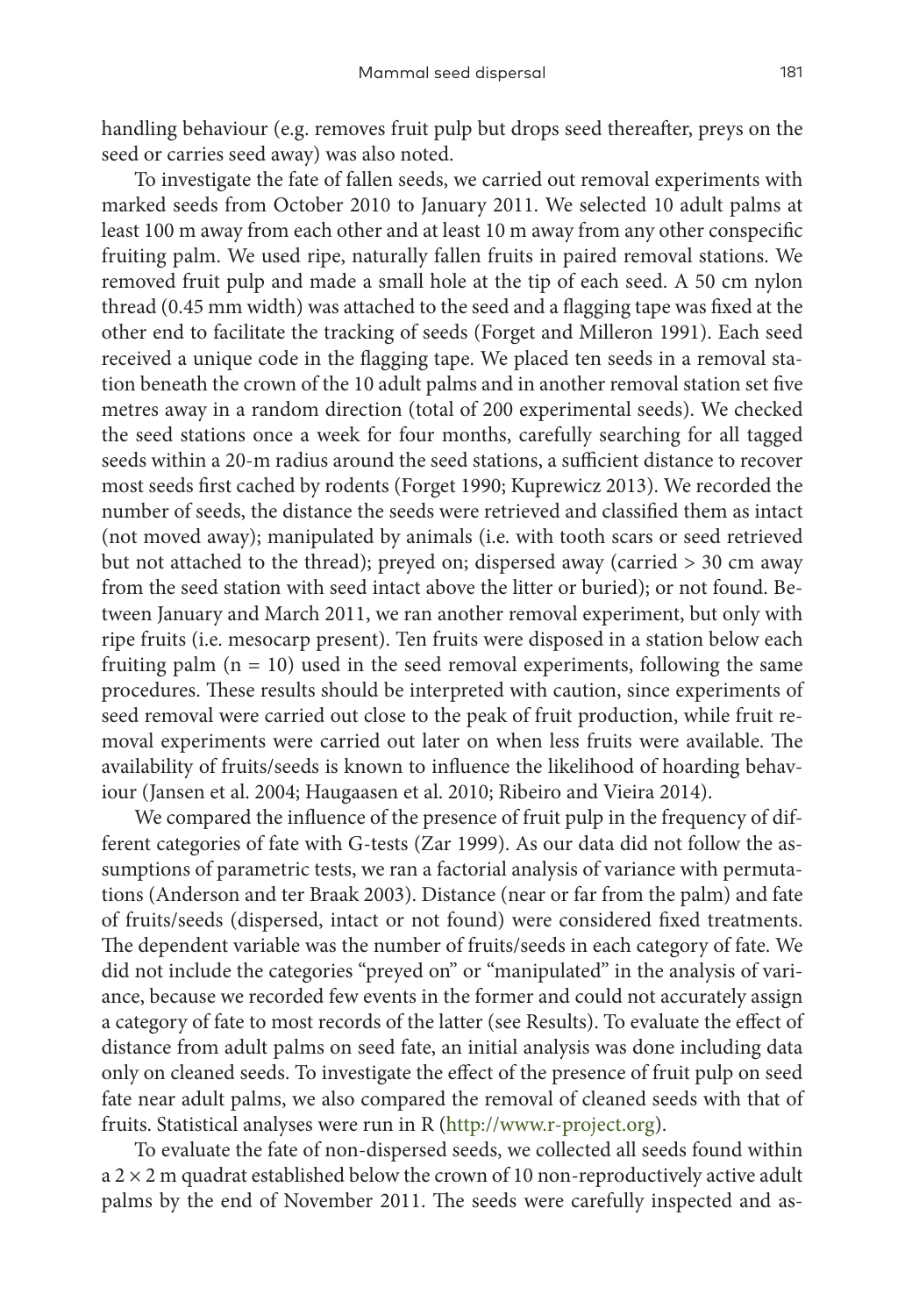signed to one out of four categories: intact, preyed on by rodents, preyed on by beetles or rotten. The fate of non-dispersed seeds was compared through an Analysis of Variance (ANOVA) using each palm as a block, random effect factor, considering seed fate categories as fixed treatments and the proportion of seeds in each category at a given palm as the response variable.

To evaluate the importance of seed dispersal for plant regeneration, we mapped all individuals of *A. dubia* found in  $10 \times 50$  m quadrats (n = 10) within a 0.5 ha plot. Palms were assigned to a life-stage category following Pimentel and Tabarelli (2004): seedlings (one or two leaves), juveniles (at least three leaves) or adults (reproductive bunches or evidence of previous reproduction). Each palm was marked and the distance to the nearest adult plant (even if outside the plot) was measured. Seedling and juvenile survival was followed for six months. To describe the spatial distribution pattern of *Attalea dubia* in the 0.5 ha plot, we used the Morisita Index of Dispersion (Id) given by

$$
(Id = N.\frac{\sum x^2 - \sum x}{\left(\sum x\right)^2 - \sum x},
$$

where N = number of sample quadrats;  $\Sigma x$  = sum of sample counts;  $\Sigma x^2$  = sum of squares of sample counts. The distribution is assumed to be random if  $Id = 0$ , regular if *Id* < 1 or clumped if *Id* > 1 (Krebs 1998). To evaluate if the spatial distribution deviate from a random pattern, we applied a chi-squared test. To compare the median distance of seedlings and juveniles to the nearest adult palm, we applied a Mann-Whitney U-test. To investigate if seed dispersal by small rodents may account for the spatial distribution of seedlings and juveniles, we classified the mesurements of seed dispersal into classes of 4-m intervals. Then we compared the distribution of the dispersal distances with distances of seedlings and juveniles of adult plants by Kolmogorov-Smirnov tests (Zar 1999).

### **Results**

During visual observations, we obtained 50 records of animals that could potentially disperse the seeds of *Attalea* (see Andreazzi et al. 2009), including *Alouatta clamitans* (brown howler monkey) (62% of records), *Sapajus nigritus* (black-horned tufted capuchin) (20%), *Guerlinguetus brasiliensis* (squirrel) (12%), *Nasua nasua* (coati) (2%) and *Tapirus terrestris* (tapir) (2%). We also obtained 27 photos of mammals with the camera-trap including *G. brasiliensis* (squirrel) (37%), *Philander frenatus* (south-eastern four-eyed opossum) (22%), non-identified nocturnal sigmodontineous rodents (22%), *Didelphis aurita* (big-eared opossum) (4%), *Euryoryzomys russatus* (russet rice rat) (4%) and *Metachirus nudicaudatus* (guianan brown four-eyed opossum) (4%).

During visual observations, 10 visits of groups of *Sapajus nigritus* (Goldfuss, 1809) were observed to fruiting *Attalea*. Each group interacted with a mean of 47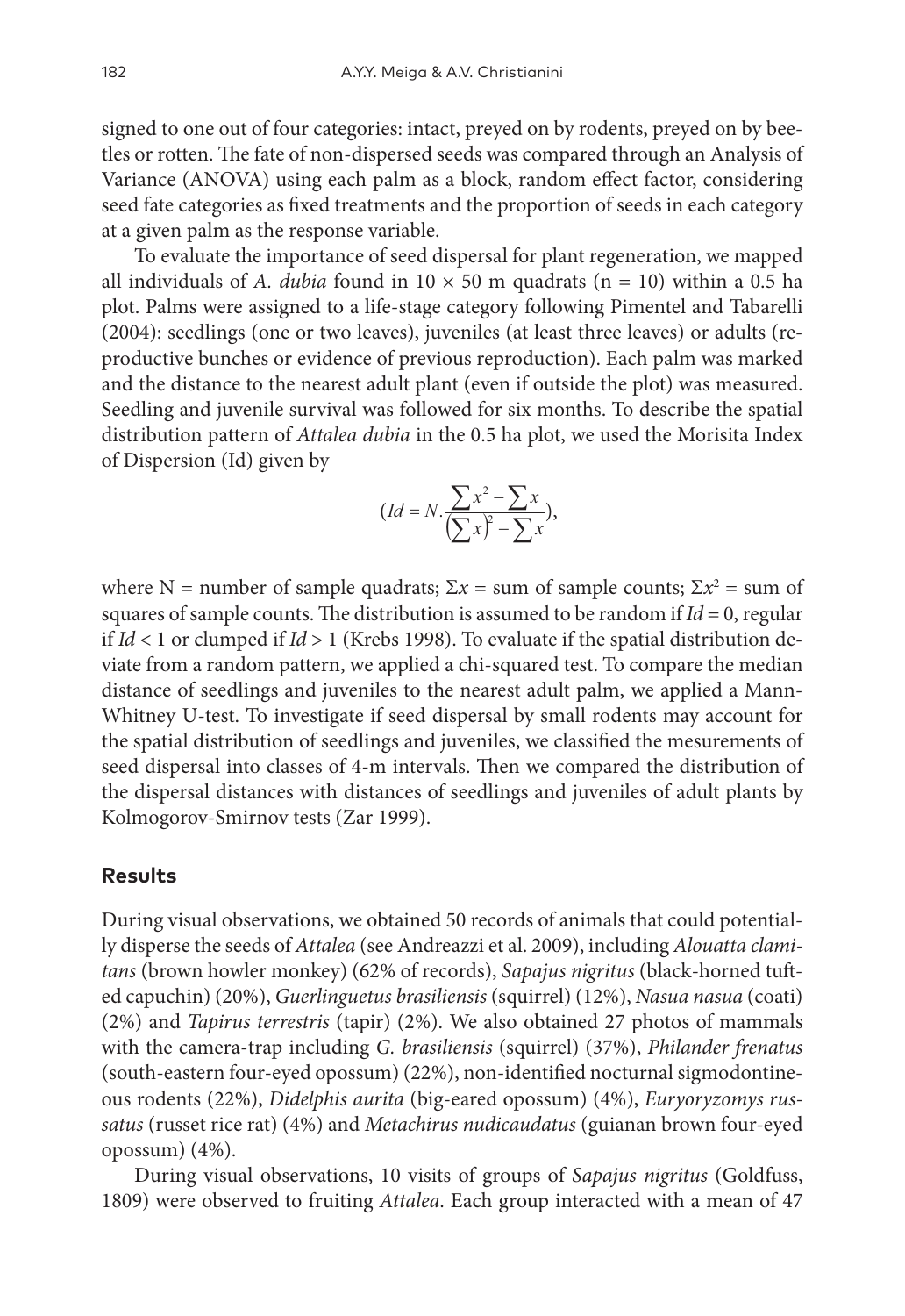fruits/visit (total of 381 fruits for all visits). They removed the fruits directly from the bunch and ate the mesocarp, spitting and dropping the seeds beneath the palm crown afterwards and providing no dispersal. The squirrel *Guerlinguetus brasiliensis* (Gmelin, 1788) was recorded in six visits and had contact with one seed per visit. Ten other independent records (in different palms) of squirrels were also obtained from the camera-trap data. Squirrels obtained the fruits either from the plant crown or on the ground and moved to another tree. Then they removed the mesocarp, bit into the endocarp and fed on the endosperm. We did not see squirrels hoarding seeds during visual observations, but hoarding behaviour was documented for other *Attalea* species (Carvajal and Adler 2008). The south-eastern four-eyed opossum *Philander frenatus* (Olfers, 1818) was recorded six times at night by cameras-traps, with clear evidence of interaction with fruits in one picture. We obtained six records of non-identified Sigmodontinae rodents (potentially one species of *Oligoryzomys* or *Euryoryzomys*) at night with camera traps and, in one picture, an individual was undoubtedly interacting with a seed. The staff of CBSP stated that woolly-spider monkeys *Brachyteles arachnoides* (Geoffroy, 1806) also feed on fruits of *Attalea*, with similar behaviour to the black-horned tufted capuchin. No birds were recorded interacting with fruits/seeds during visual observations or by camera traps. Therefore, in this study, when we refer to small mammals that potentially disperse seeds of *A. dubia*, we are considering the squirrel *Guerlinguetus brasiliensis*, the marsupial *Philander frenatus* and non-identified nocturnal sigmodontineous rodents.

In total, 46 (15.3%) of fruits and seeds placed on experimental stations were dispersed at a median distance of 3.8 m (range 0.9–15.6 m). Amongst the dispersed fruits/seeds, 39 (85%) were found buried (scatter-hoarded) in soil or under litter, six (13%) above the litter and one (2%) cached amongst the leaves of an epiphytic bromeliad 1 m above ground. Other 47 fruits/seeds (15.6%) were manipulated by animals, including one cleaned seed buried under the seed station, but most of these records (92%) were based on the recovering of broken threads at variable distances from the seed station, without reliable evidence of seed fate. We were not able to find the other 28 fruits and 19 seeds (15.7%) used in the experiments. These fruits/seeds may have been removed further than 20 m from the seed stations and an unknown fraction may have been dispersed or recached. Intact fruits/seeds comprised of 157 records (52.3%) and only two fruits and one seed (total of 1.0%) were found preyed on.

There were differences in the frequency of interactions recorded for fruits and seeds in the removal experiments (G-test,  $G = 21.5$ ,  $df = 3$ ,  $P < 0.001$ ; data from seeds preyed on excluded). The difference was due to a higher frequency of fruits (28.0%) compared to seeds (9.5%) in the category not found. When this category was removed in a subsequent analysis, there was no difference in the frequency of interactions with seeds or fruits ( $G = 4.72$ ,  $df = 2$ ,  $P = 0.095$ ). In the experiment of cleaned seed removal, the distance from an adult palm had no effect on the fate of the seeds (Table 1, Figure 1). There was no interaction between the distance from the adult palm and fate categories (Table 1). Fruits below adult palms had the same chance to interact with animals as cleaned seeds at the same place (Table 1). Most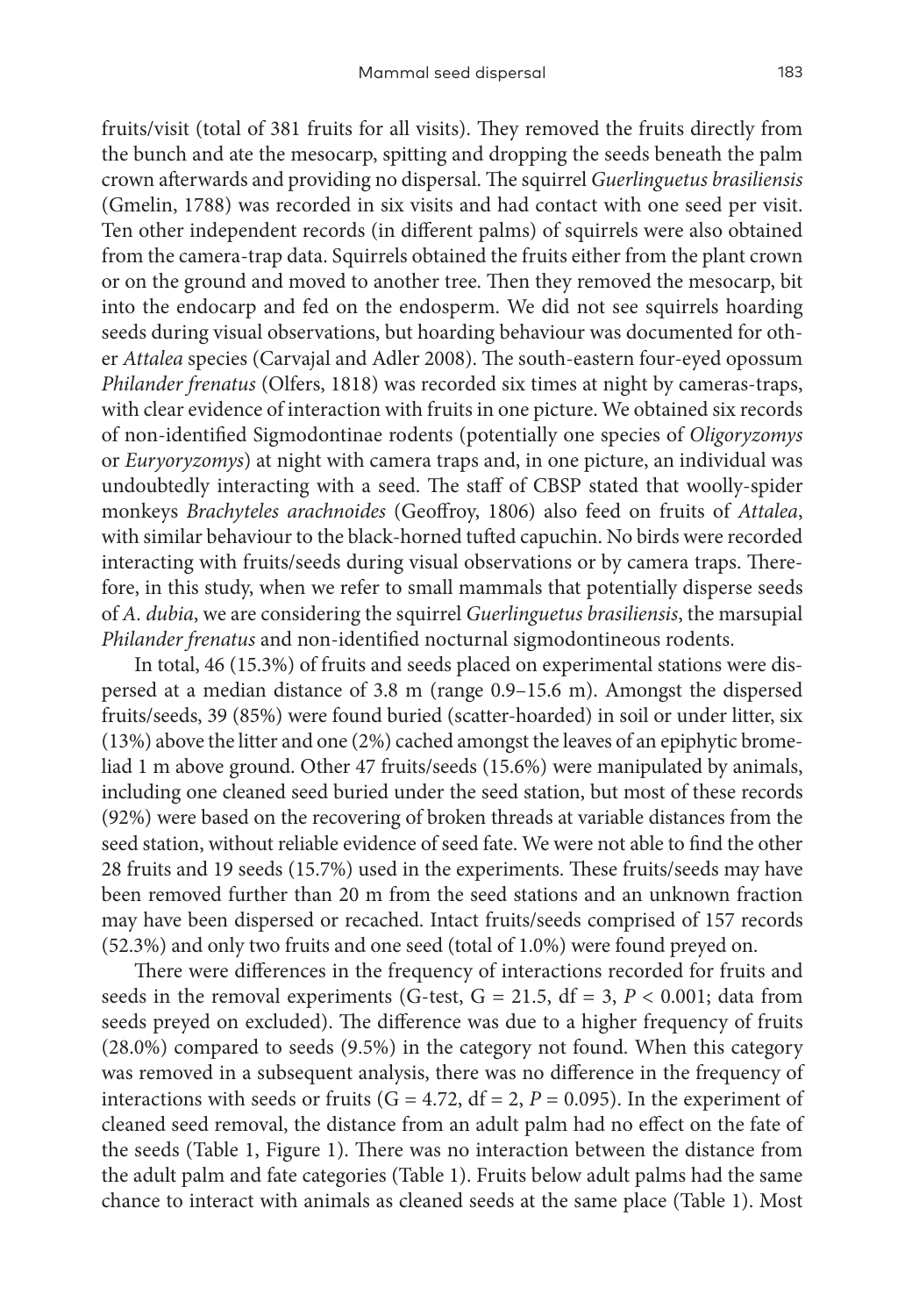

**Figure 1.** Fate of seeds  $(n = 200)$  and fruits  $(n = 100)$  of *Attalea dubia* in removal experiments in the floor of an Atlantic Forest in southeast Brazil. Groups of ten cleaned seeds (endocarps) were placed in a station beneath the crown (black bars) or away (grey bars) from fruiting palms ( $n = 10$ ). Groups of ten fruits (endocarp plus mesocarp) were placed in a station under the crown of the same palms (white bars). Data are mean  $\pm$  SE.

**Table 1.** Results from a factorial analysis of variance on 999 permutations of raw data on seed (analysis 1) or seed/fruit (analysis 2) removal experiments. Distance from adult plant (near or far), categories of fate (dispersed, intact or not found) and fruit pulp (presence or not) were entered as fixed factors. See text and Figure 1 for further details.

| Effect                                      | d.f. | MS     | F     | P-value |
|---------------------------------------------|------|--------|-------|---------|
| Analysis 1                                  |      |        |       |         |
| Distance from adult palm                    |      | 0.817  | 0.10  | 0.753   |
| Category of fate                            | 2    | 104.62 | 12.42 | 0.001   |
| Distance from adult palm x Category of fate | ↑    | 17.60  | 2.09  | 0.143   |
| Analysis 2                                  |      |        |       |         |
| Fruit pulp                                  |      | 21.35  | 0.16  | 0.654   |
| Category of fate                            |      | 52.85  | 6.16  | 0.004   |
| Fruit pulp x Category of fate               | ↑    | 12.35  | 1.44  | 0.231   |

fruits/seeds remained intact below palms and there was no interaction between the presence of fruit pulp and seed fate categories (Table 1, Figure 1).

The fate of non-dispersed seeds beneath adult palms was highly variable and not significantly different amongst categories (ANOVA with palms as blocks; categories of seed fate:  $F = 2.531$ ,  $df = 3$ ,  $P = 0.078$ , Figure 2). Many non-dispersed seeds were intact (median of 25.4%; range 8%–90.5%), preyed on by vertebrates (16.7%; 0.0%–66.7%) or rotten (15.5%; 0.0%–88.0%) compared to a median of 0.0% (range 0.0%–16.7%) preyed on by beetles (Figure 2).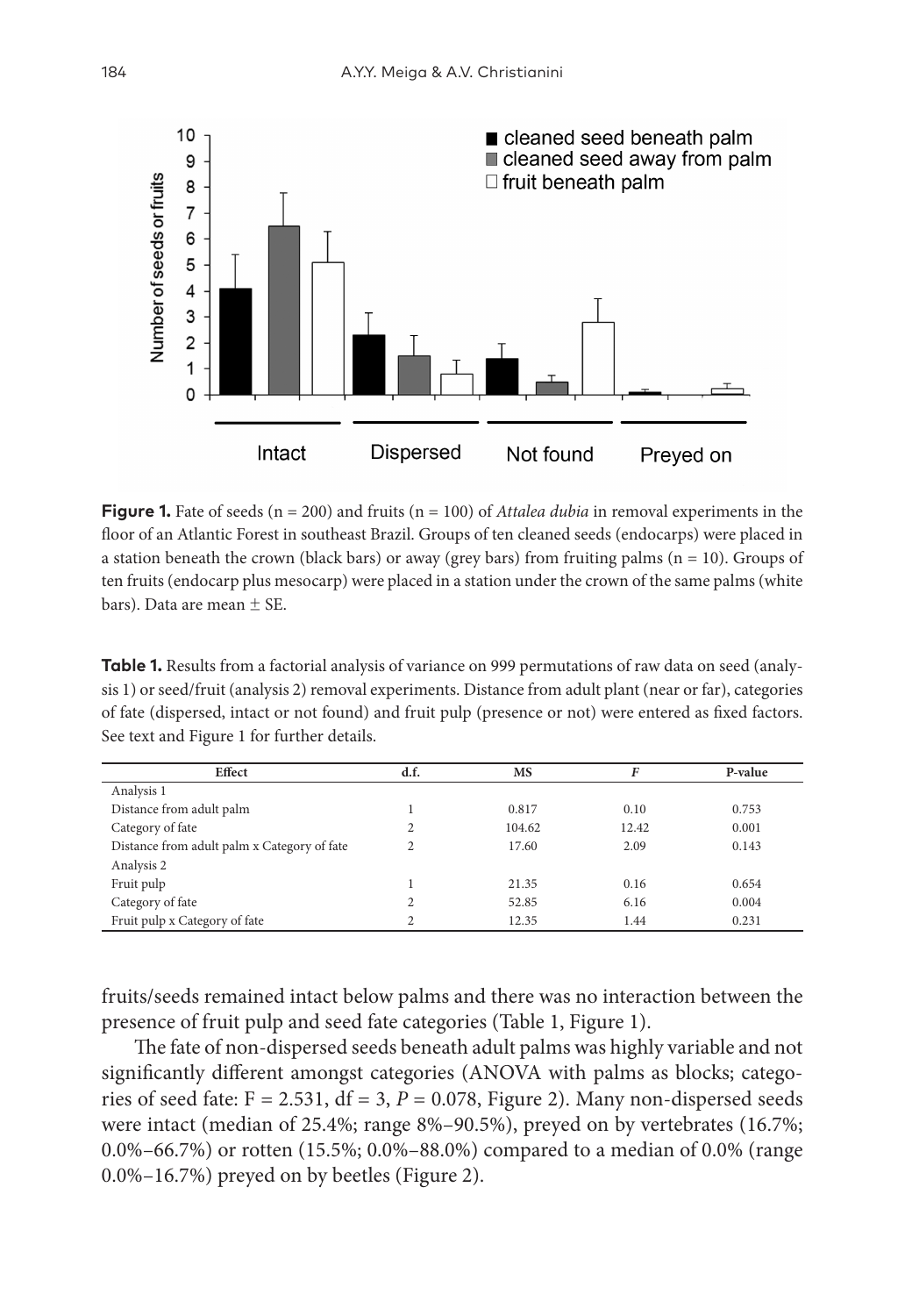

## Categories of seed fate

**Figure 2.** Fate of undispersed seeds (endocarps;  $n = 253$ ) found in a  $2 \times 2$  m quadrat set below ten adult palms of *Attalea dubia* in an Atlantic Forest in southeast Brazil. Seeds were inspected and included in each of four categories of seed fate: intact, rotten, preyed on by rodents or by beetles. Boxes indicated median and quartile values followed by range.

We found 18 seedlings and 88 juveniles of *A. dubia* in the 0.5 ha plot at CBSP. Seedlings were closer to adult palms (median 8.9 m; range 1.5–20 m) than juveniles (median 14.3 m; range 1.7–26.8 m) (Mann-Whitney U-test, U = 439.5, *P* < 0.01) (Figure 3). A group formed from a merge of data on seedlings plus juveniles showed a clumped distribution pattern within the plot (Morisita Index, Id = 1.5, df  $= 9, X^2 = 61.5, P < 0.001$ ). Adult palms were randomly distributed (Id = 0, df = 9,  $X^2 = 1, P > 0.05$ ), with a median distance of 18.4 m (range 14.2–38.2 m) from each other. The distribution of fruit/seed dispersal distances provided by small rodents differed from seedling (Kolmogorov-Smirnov test, Maximum deviation = 0.51, *P* < 0.01) and juvenile (Maximum deviation =  $0.73$ ,  $P < 0.01$ ) distribution at the same scales (Fig. 3a, b).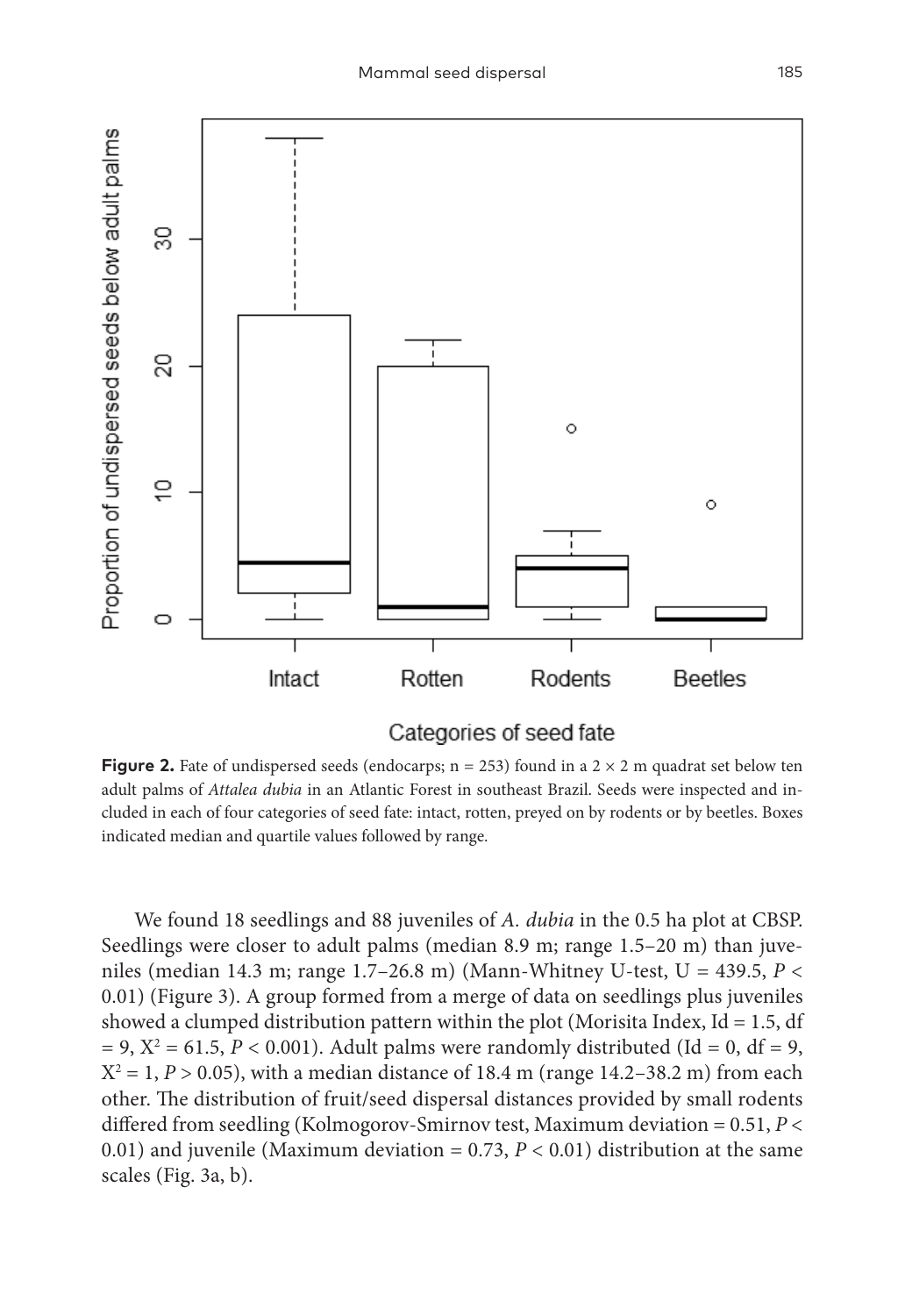

**Figure 3.** Distances of *Attalea dubia* fruit/seed dispersal by rodents in an Atlantic Forest in southeast Brazil (n = 46 records of recovered fruits/seeds) (**a**). Number of seedlings (n = 18; black bars) and juveniles ( $n = 88$ ; white bars) in relation to the distance to the nearest adult palm (**b**). The numbers above bars are juvenile/seedling ratios at a given distance class. For both graphs, distances are truncated to 20 m to enable visual comparisons (see text for details).

### **Discussion**

Small mammals provide legitimate dispersal for the large seeds of *Attalea dubia* and probably may allow some plant regeneration in the absence of large mammals in defaunated sites. However, the short distances of seed removal recorded are unlikely to reproduce the spatial distribution of seedlings and juveniles in relation to adult plants observed in the field. This suggests that small mammals, such as squirrels (*Guerlinguetus brasiliensis*), nocturnal Sigmodontinae rodents and marsupials (*Philander frenatus*), can sustain some plant regeneration at local scales, but cannot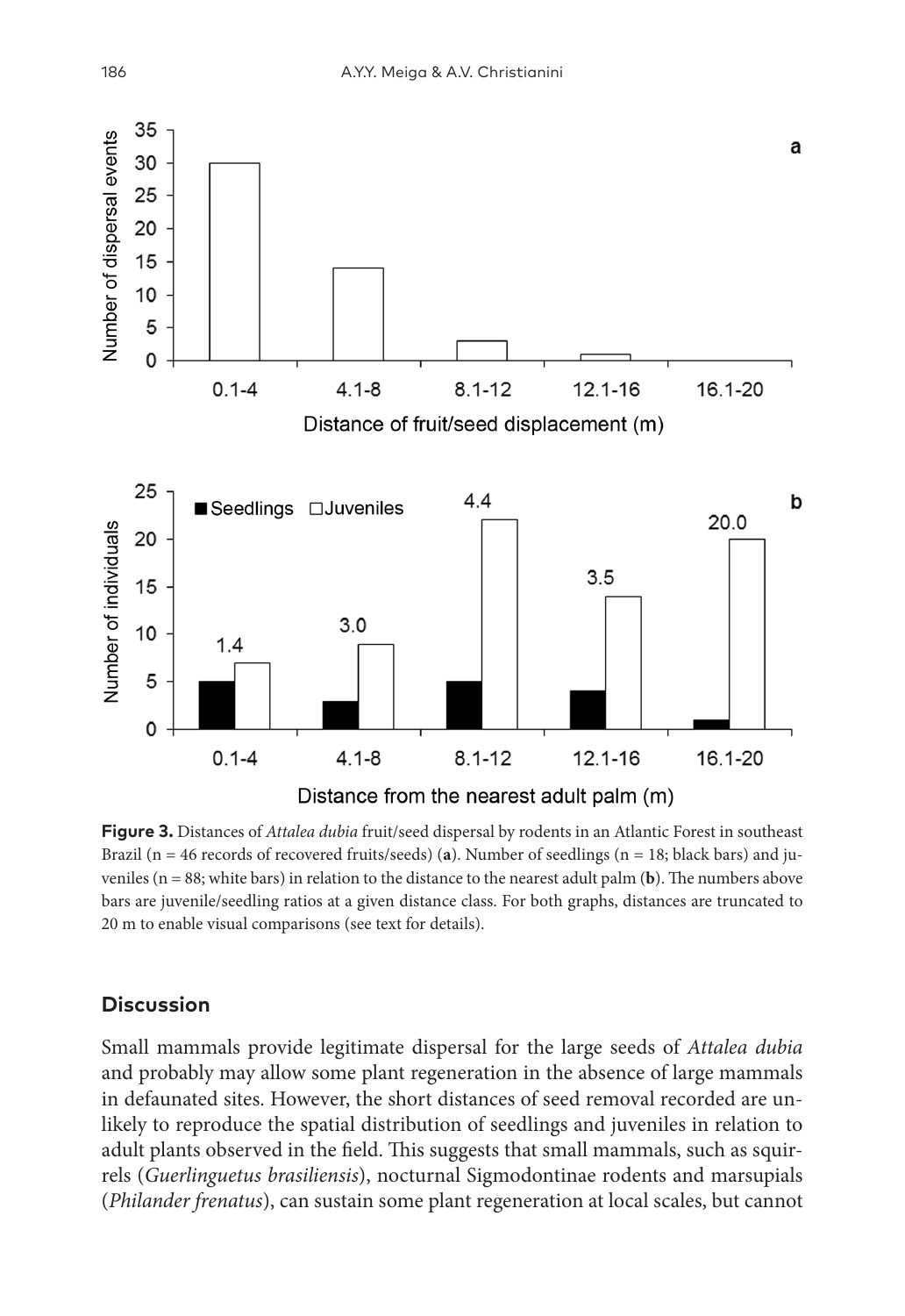account alone for the spatial pattern of *A. dubia* regeneration observed in CBSP and that it would be necessary for the occasional seed dispersal at greater distances from the parental plant by larger mammals to keep the current palm spatial distribution.

Large mammals such as tapirs are known to remove great numbers of seeds, have a large home-range and long gut passage times allowing seeds to be dispersed further away (Fragoso et al. 2003; O'Farrill et al. 2013). We have no records of tapirs consuming the fruits of *A. dubia* during our direct observations. Nevertheless, even if seed dispersal by monkeys (carrying the seed and spitting it far away) and tapirs is rare, the enhanced likelihood of survival away from the parental plants suggests they may contribute disproportionaly to palm recruitment. Tapirs often have a unique role as dispersers of many large seeds (including several *Attalea*) that even large-bodied primates cannot disperse (O'Farrill et al. 2013). Large-bodied frugivores move seeds further and consequently may connect populations through dispersal (Jordano et al. 2007; Giombini et al. 2016; Pérez-Méndez et al. 2016). In our system, the small mammals provide a less efficient dispersal than large mammals considering the possible distances of dispersal and places of deposition. The loss of large animals would truncate distances of seed dispersal to near the parental plants and increase clumpiness and population genetic structure (Jordano et al. 2007; Christianini and Oliveira 2010; Choo et al. 2012; Caughlin et al. 2015; Martins et al. 2016; Pérez-Méndez et al. 2016). However, small mammals may still benefit the regeneration of *A. dubia* even performing dispersal at small spatial scales.

The spatial distribution of seedlings and juveniles at the CBSP suggests that the likelihood of seedling regeneration and the transition from seedling to juvenile stage increases with distance from the parent plant. Regenerants of *A. dubia* showed an aggregated spatial distribution, while adults were randomly distributed suggesting density-dependent mortality in time that decrease the clumpiness at latter stages (Harms et al. 2000; Caughlin et al. 2015). Therefore, seed dispersal by rodents, even at short distances, may increase the chances of palm recruitment, as indicated by the increases in juvenile to seedling ratios at increasing distances from parental plants (Figure 3b). The higher attraction of natural enemies to the surroudings of the parent plant is likely to be the main reason for lower survival in those places, with pathogens, rodents and beetles killing many seeds near the parent palms in CBSP and elsewhere (Meiga and Christianini 2015). Increased seed mortality near the parental palm is also common in other well-protected tropical forests (Wright and Duber 2001; Galetti et al. 2006; Dirzo et al. 2014). Trampling by large mammals attracted to fallen fruits/seeds and leaf fall may also be sources of seedling mortality in the surroudings of the parental palms. Fruiting *Attalea* frequently drop old leaves (3–5 m long, ca. 1.3 m wide), which may produce physical damage to the seedlings and also increase light interception needed for photosynthesis (Vandermeer 1977; Pimentel and Tabarelli 2004). A potential advantage for *A. dubia* to escape seed predators is that its large seed size decreases the risk of embryo damage by small rodents (< 1 kg) as most local species are unable to gnaw the thick and hard endocarp (Galetti et al. 2015). The presence of fruit pulp seems to increase the chance of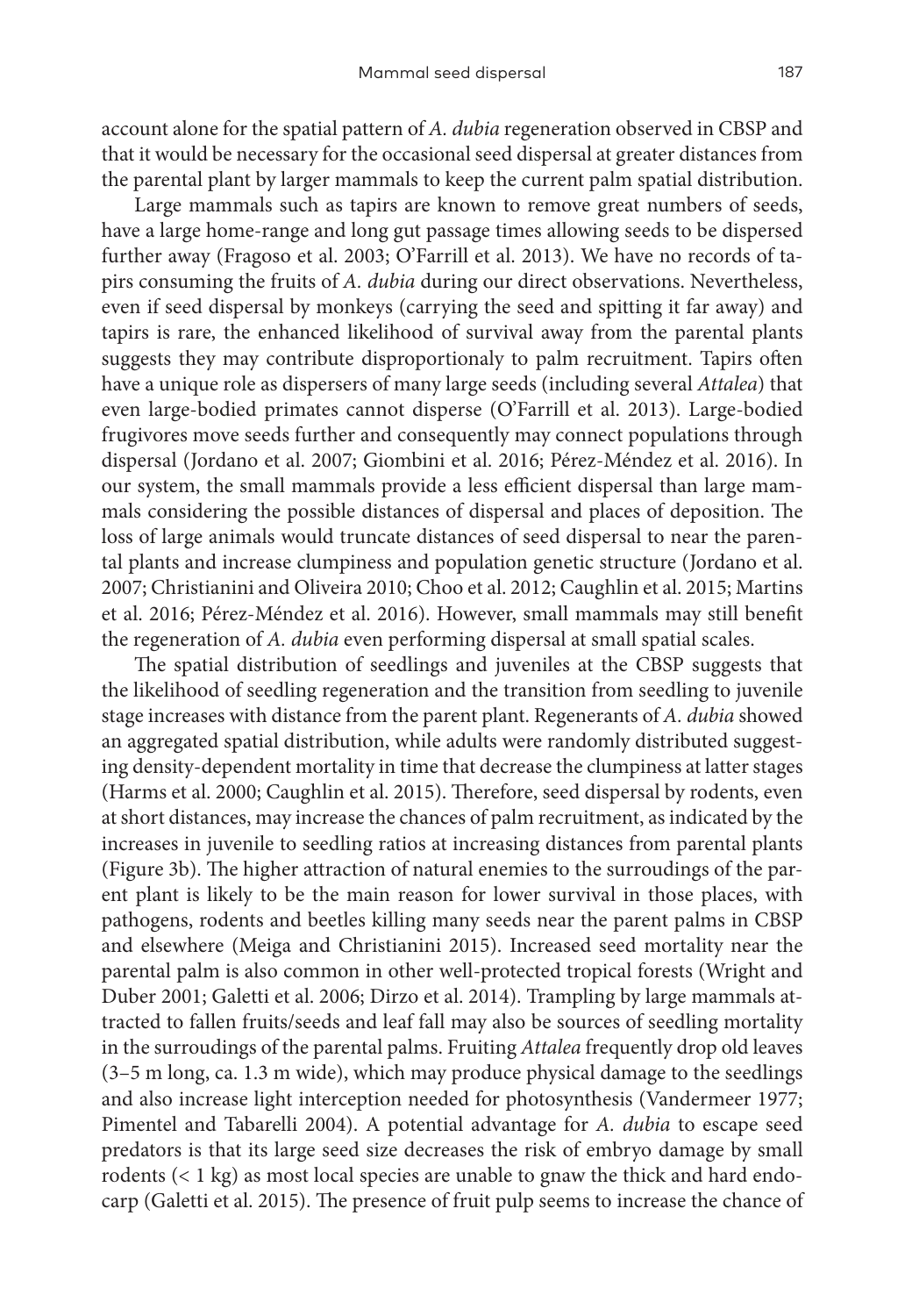removal, as fruits have a higher chance of not being found by us than seeds. Thus, fruit pulp and large seed size combined decrease the potential risks and increase the benefits to the palm seed interacting with rodents.

Removal of seeds away from parent plants by small mammals may increase seed and seedling survival in defaunated sites (see also Cao et al. 2011). Small rodents (< 1 kg) may also cache seeds in low numbers, reducing the risk of densitydependent effects in large clumps of seeds and seedlings, such as near the parent palm or in tapir latrines (Fragoso 1997; Brewer and Rejmánek 1999; Caughlin et al. 2015). Therefore, although small mammals have a lower efficiency in seed dispersal than large animals, they still provide legitimate dispersal. It has been argued that repeated recaching of hoarded seeds by rodents may gradually redistribute seeds at much further distances and even allow regeneration at spatial scales resembling seed dispersal by much larger mammals (Jansen et al. 2012). However, in our study site, we recorded only one recaching of hoarded seeds, which increased the distance of dispersal by just 1.69 m compared to the initial hoarding site. Recaching rate of seeds in CBSP (around 2%) is much lower than that observed in Barro Colorado Island, where 35% of seeds of the palm *Astrocaryum standleyanum* are cached/recached to distances greater than 100 m (Jansen et al. 2012). Low seed hoarding and recaching rates by rodents were also observed in the well-protected La Selva Biological Station in Costa Rica (Kuprewicz 2013). Low hoarding and recaching frequencies may be attributed to reduced seasonality in the humid forests of La Selva and CBSP (Beisiegel and Mantovani 2006) compared to seasonally dry forests of BCI (Wright et al. 1999) and the resultant higher levels of year-round variation in food availability. Climate seasonality and its influence in plant phenology and fruit/seed availability for mammals influence caching decisions (Haugaasen et al. 2010; Ribeiro and Vieira 2014). A low seasonality and more regular high resource availability, typical of humid forests such as CBSP (Beisiegel and Mantovani 2006), decrease the likelihood of hoarding behaviour (Jansen et al. 2004, 2012; Haugaasen et al. 2010; Kuprewicz 2013; Ribeiro and Vieira 2014). The low recaching rates could also be due to a lower abundance of agoutis in CBSP compared to other sites. The density of agoutis in CBSP (0.30 individuals/km2 ) is the lowest amongst seven large Atlantic Forest remnants where the species is still in present (Galetti et al. 2017) and much lower than that reported for BCI (ca. 20-145 individuals/km<sup>2</sup>, Wright et al. 1999). Given the relative scarcity of agoutis at our site, we believe that squirrels and other small rodents play an important role in the fate of seeds. Although, in the Neotropics, some studies mention squirrels only as seed predators (Galetti et al. 1999; Silvius and Fragoso 2002), others suggest that squirrels and other small rodents act as dispersal agents for several plant species in defaunated sites (Brewer and Rejmánek 1999; Bordignon and Monteiro-Filho 2000; Silva and Tabarelli 2001; Pimentel and Tabarelli 2004).

We could not assign the fate of 30% of the fruits/seeds in our removal experiments (sum of categories not found and only broken threads recovered). Those fruits/seeds might have been preyed on or removed further away from the 20 m distance radius where we searched for seeds or even been recached by rodents and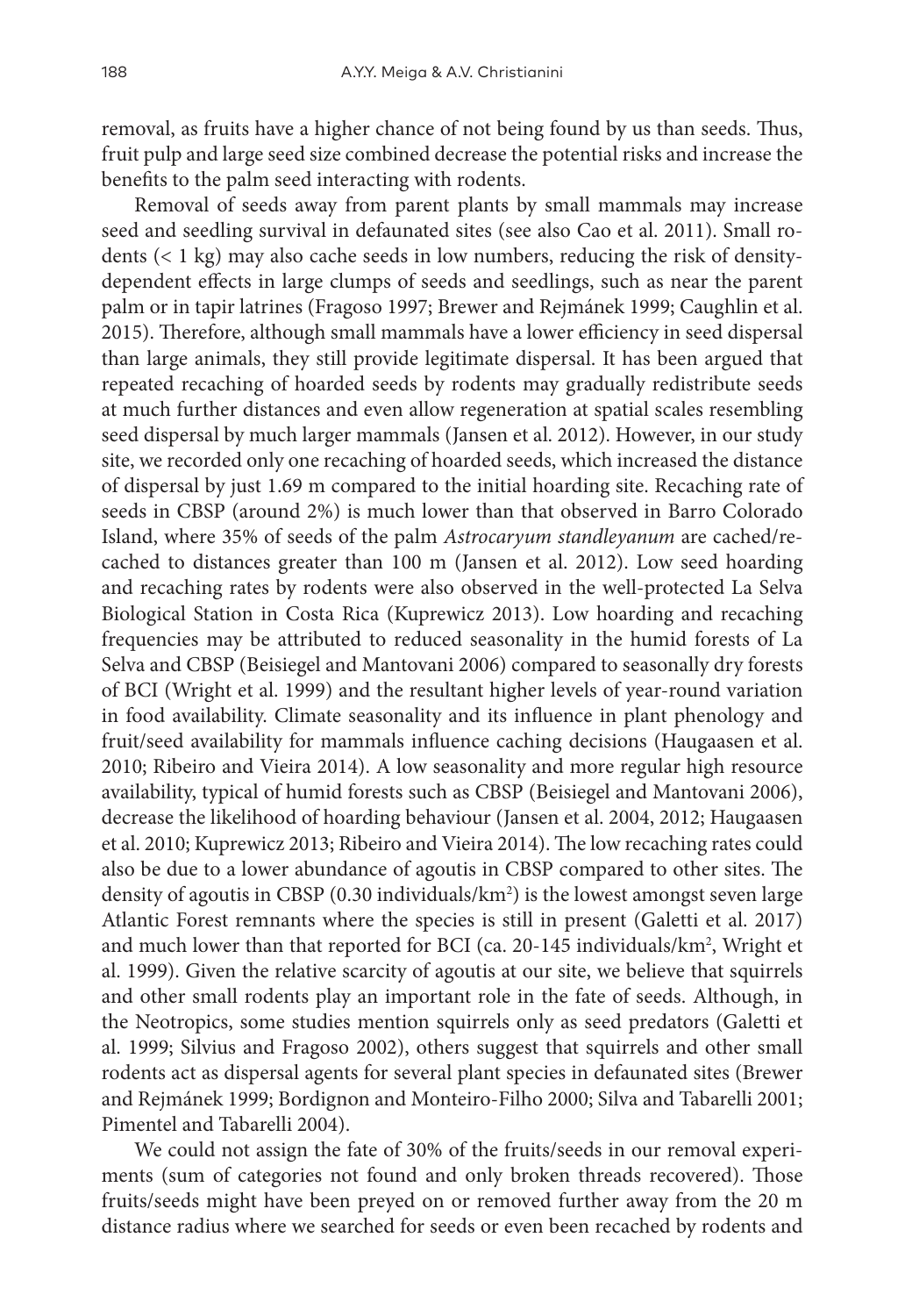moved to longer distances. The frequency of seed hoarding behaviour seems to be tied to resource availability, with periods of resource abundance favouring hoarding behaviour (Jansen et al. 2004, 2012; Haugaasen et al. 2010; Kuprewicz 2013; Ribeiro and Vieira 2014). Unfortunately, our observations covered only one reproductive year and we cannot evaluate temporal variations in the frequency of hoarding behaviour and its subsequent impact on seed fate and seedling emergence. Therefore, our results should be interpreted with caution and more long term studies would shed light on the temporal variability in hoarding behaviour in the Atlantic Forest, their conditionants and the consequences for plant regeneration (but see Ribeiro and Vieira 2014).

In conclusion, small mammals that often persist in fragmented landscapes (such as squirrels and other small rodents) may perform legitimate seed dispersal that may keep some plant regeneration in the absence of large mammals. Nevertheless, small mammals are unlikely to compensate entirely for the loss of seed dispersal services provided by large mammals (see also Terborgh et al. 2008). Costs of the interaction with small mammals in defaunated sites include some level of seed predation, an increase in clumpiness of early stages of plant regeneration and genetic structure, which have unknown consequences for the long-term survival of LSP in the remnants (but see Caughlin et al. 2015; Martins et al. 2016). Consequently, it is important to highlight that large mammals are irreplaceable and their conservation should be a priority, because they are the only ones able to provide long distances of seed dispersal for LSP and colonise/recolonise distant sites, amongst others, a service of paramount importance for the conservation of tropical forest biodiversity.

# **Acknowledgements**

We thank José L.C. Maia, the Carlos Botelho State Park staff and the Instituto Florestal de São Paulo for research facilities and permission. We thank A.P. Carmignotto for the identification of small mammals and P.H.S.A. Camargo for help in the statistical analysis. B. Beisiegel for loaning us the camera-traps. We thank M.M. Martins and M. Petrere Jr. for comments on earlier versions of the ms and two anonymous reviewers for comments that improved the ms. During the study, the first author received support from Coordenação de Aperfeiçoamento de Pessoal de Nível Superior -–Brasil (CAPES) – Finance Code 001. AVC thanks the support from Conselho Nacional de Pesquisa (CNPq; proc. # 478938/2011-0).

# **References**

- Anderson MJ, ter Braak CJF (2003) Permutation tests for multi-factorial analysis of variance. Journal of Statistical Computation and Simulation 73(2): 85–113. [https://doi.](https://doi.org/10.1080/00949650215733) [org/10.1080/00949650215733](https://doi.org/10.1080/00949650215733)
- Andreazzi CS, Pires AS, Fernandez FAZ (2009) Mamíferos e palmeiras neotropicais: Interações em paisagens fragmentadas. Oecologia Brasiliensis 13: 554–574. [https://doi.](https://doi.org/10.4257/oeco.2009.1304.02) [org/10.4257/oeco.2009.1304.02](https://doi.org/10.4257/oeco.2009.1304.02)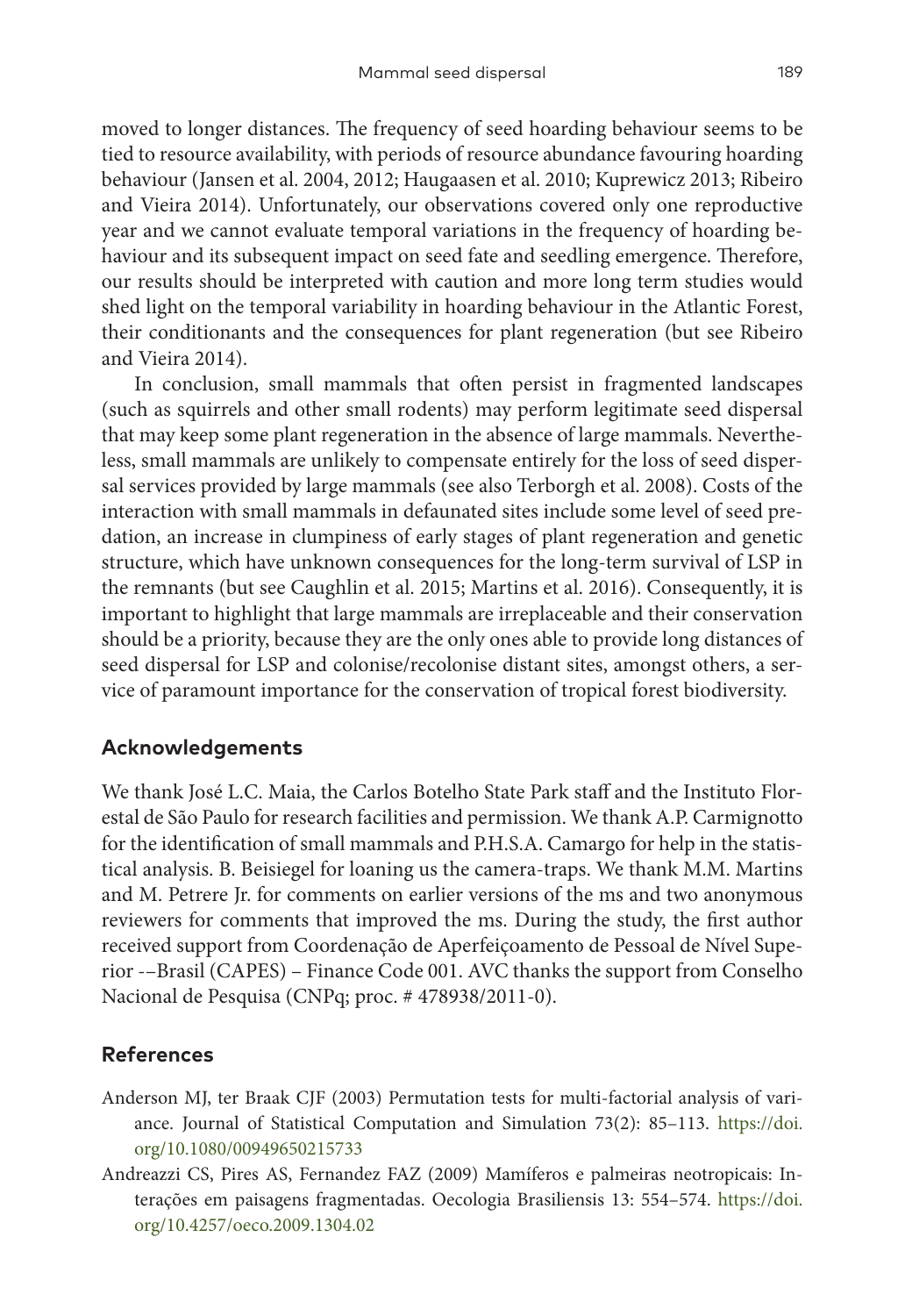- Barnett AA, Read N, Scurlock J, Low C, Norris H, Shapley R (2000) Ecology of rodent communities in agricultural habitats in eastern Sierra Leone: Cocoa groves as forest refugia. Tropical Ecology 41: 127–142.
- Beisiegel BM, Mantovani W (2006) Habitat use, home range and foraging preferences of the coati *Nasua nasua* in a pluvial tropical Atlantic Forest area. Journal of Zoology 269(1): 77–87.<https://doi.org/10.1111/j.1469-7998.2006.00083.x>
- Bordignon M, Monteiro-Filho ELA (2000) O serelepe *Sciurus ingrami* (Sciuridae: Rodentia) como dispersor do Pinheiro do Paraná *Araucaria angustifolia* (Araucariaceae: Pinophyta). Arquivos de Ciências Veterinárias e Zoologia da UNIPAR 3: 139–144.
- Brewer SW, Rejmánek M (1999) Small rodents as significants dispersers of tree seeds in a Neotropical forest. Journal of Vegetation Science 10(2): 165–174.<https://doi.org/10.2307/3237138>
- Brocardo CR, Rodarte R, Bueno RS, Culot L, Galetti M (2012) Mamíferos não voadores do Parque Estadual Carlos Botelho, continuum florestal do Paranapiacaba. Biota Neotropica 12: 191–197. <https://doi.org/10.1590/S1676-06032012000400021>
- Cao L, Xiao Z, Guo C, Chen J (2011) Scatter-hoarding rodents as secondary seed dispersers of a frugivore-dispersed tree *Scleropyrum wallichianum* in a defaunated Xishuangbanna tropical forest, China. Integrative Zoology 6(3): 227–234. [https://doi.org/10.1111/](https://doi.org/10.1111/j.1749-4877.2011.00248.x) [j.1749-4877.2011.00248.x](https://doi.org/10.1111/j.1749-4877.2011.00248.x)
- Carvajal A, Adler GA (2008) Seed dispersal and seed predation by *Proechmys semispinosus* and *Sciurus granatensis* in gaps and understory in central Panama. Journal of Tropical Ecology 24(05): 485–492.<https://doi.org/10.1017/S0266467408005270>
- Caughlin TT, Ferguson JM, Lichstein JW, Zuidema PA, Bunyavejchewin S, Levey DJ (2015) Loss of animal seed dispersal increases extinction risk in a tropical tree species due to pervasive negative density dependence across life stages. Proceedings of the Royal Society Biological Series 282(1798): 20142095.<https://doi.org/10.1098/rspb.2014.2095>
- Choo J, Juenger TE, Simpson BB (2012) Consequences of frugivore-mediated seed dispersal for the spatial and genetic structures of a neotropical palm. Molecular Ecology 21(4): 1019–1031. <https://doi.org/10.1111/j.1365-294X.2011.05425.x>
- Christianini AV, Oliveira PS (2010) Birds and ants provide complementary seed dispersal in a neotropical savanna. Journal of Ecology 98(3): 573–582. [https://doi.org/10.1111/](https://doi.org/10.1111/j.1365-2745.2010.01653.x) [j.1365-2745.2010.01653.x](https://doi.org/10.1111/j.1365-2745.2010.01653.x)
- Corlett RT (2007) The impact of hunting on the mammalian fauna of tropical Asian Forest. Biotropica 39(3): 292–303. <https://doi.org/10.1111/j.1744-7429.2007.00271.x>
- Dirzo R, Mendoza E, Ortiz P (2007) Size-related differential seed predation in a heavily defaunated neotropical rain forest. Biotropica 39(3): 355–362. [https://doi.org/10.1111/](https://doi.org/10.1111/j.1744-7429.2007.00274.x) [j.1744-7429.2007.00274.x](https://doi.org/10.1111/j.1744-7429.2007.00274.x)
- Dirzo R, Young HS, Galetti M, Ceballos G, Isaac NJB, Collen B (2014) Defaunation in the Anthropocene. Science 345(6195): 401–406. <https://doi.org/10.1126/science.1251817>
- Forget PM (1990) Seed-dispersal of *Vouacapoua americana* (Caesalpiniaceae) by caviomorph rodents in French Guiana. Journal of Tropical Ecology 6(4): 459–468. [https://](https://doi.org/10.1017/S0266467400004867) [doi.org/10.1017/S0266467400004867](https://doi.org/10.1017/S0266467400004867)
- Forget PM, Jansen PA (2007) Hunting increases dispersal limitation in the tree *Carapa procera*, a non-timber forest product. Conservation Biology 21(1): 106–113. [https://doi.](https://doi.org/10.1111/j.1523-1739.2006.00590.x) [org/10.1111/j.1523-1739.2006.00590.x](https://doi.org/10.1111/j.1523-1739.2006.00590.x)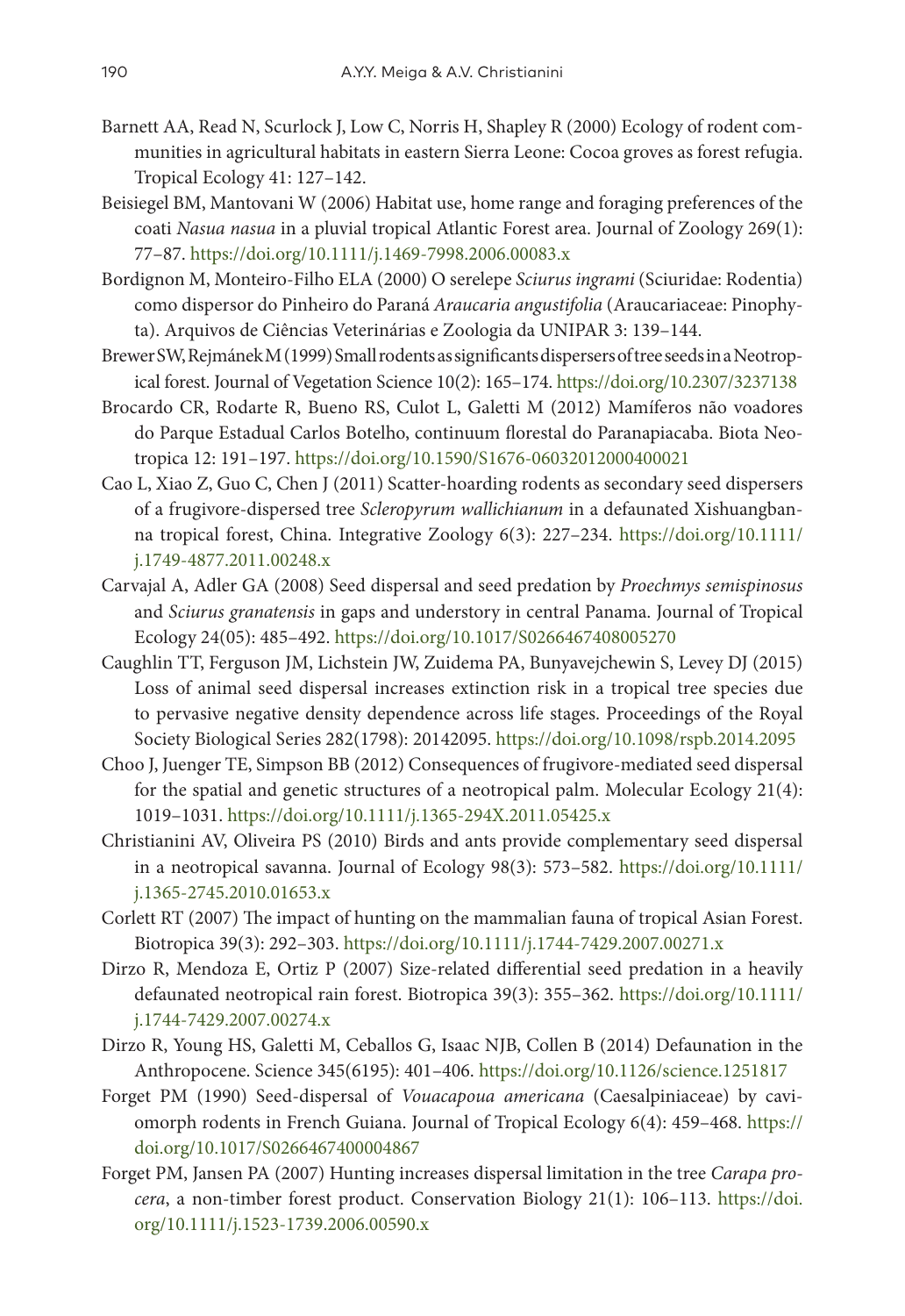- Forget PM, Milleron T (1991) Evidence for secondary seed dispersal by rodents in Panama. Oecologia 87(4): 596–599. <https://doi.org/10.1007/BF00320426>
- Fragoso JMV (1997) Tapir-generated seed shadows: Scale-dependent patchiness in the Amazon rain forest. Journal of Ecology 85(4): 519–529. <https://doi.org/10.2307/2960574>
- Fragoso JMV, Silvius KM, Correa JA (2003) Long-distance seed dispersal by tapirs increases seed survival and aggregates tropical trees. Ecology 84(8): 1998–2006. [https://doi.](https://doi.org/10.1890/01-0621) [org/10.1890/01-0621](https://doi.org/10.1890/01-0621)
- Fritz SA, Bininda-Emonds ORP, Purvis A (2009) Geographical variation in predictors of mammalian extinction risk: Big is bad, but only in the tropics. Ecology Letters 12(6): 538–549. <https://doi.org/10.1111/j.1461-0248.2009.01307.x>
- Galetti M, Zipparro VB, Morellato PC (1999) Fruiting phenology and frugivory on the palm *Euterpe edulis* in a lowland Atlantic Forest of Brazil. Ecotropica (Bonn) 5: 115–122.
- Galetti M, Guevara R, Cortes MC, Fadini R, Von Matter S, Leite B, Labecca F, Ribeiro T, Carvalho CS, Collevatti RG, Pires MM, Guimarães Jr PR, Brancalion PH, Ribeiro MC, Jordano P (2013) Functional extinction of birds drives rapid evolutionary changes in seed size. Science 340(6136): 1086–1090.<https://doi.org/10.1126/science.1233774>
- Galetti M, Guevara R, Galbiati LA, Neves CL, Rodarte RR, Mendes CP (2015) Seed predation by rodents and implications for plant recruitment in defaunated Atlantic Forests. Biotropica 47(5): 521–525. <https://doi.org/10.1111/btp.12246>
- Galetti M, Brocardo CR, Begotti RA, Hortencil LA, Rocha-Mendez F, Bernardo CSS, Bueno RS, Nobre R, Bovendorp RS, Marques RM, Meirelles F, Gobbo SK, Beca G, Schmaedeckel G, Siqueira T (2017) Defaunation and biomass collapse of mammals in the largest Atlantic Forest remnant. Animal Conservation 20(3): 270–281. <https://doi.org/10.1111/acv.12311>
- Galetti M, Donatti CI, Pires AS, Guimarães-Jr PR, Jordano P (2006) Seed survival and dispersal of an endemic Atlantic Forest palm: The combined effects of defaunation and forest fragmentation. Botanical Journal of the Linnean Society 151(1): 141–149. [https://](https://doi.org/10.1111/j.1095-8339.2006.00529.x) [doi.org/10.1111/j.1095-8339.2006.00529.x](https://doi.org/10.1111/j.1095-8339.2006.00529.x)
- Giombini MI, Bravo SP, Tosto DS (2016) The key role of the largest extant Neotropical frugivore (*Tapirus terrestris*) in promoting admixture of plant genotypes across the landscape. Biotropica 48(4): 499–508.<https://doi.org/10.1111/btp.12328>
- Harms KE, Wright SJ, Calderon O, Hernández A, Herre EA (2000) Pervasive density-dependent recruitment enhances seedling diversity in a tropical forest. Nature 404(6777): 493–495. <https://doi.org/10.1038/35006630>
- Haugaasen JMT, Haugaasen T, Peres CA, Gribel R, Wegge P (2010) Seed dispersal of the Brazil nut tree (*Bertholletia excelsa*) by scatter-hoarding rodents in a central Amazonian forest. Journal of Tropical Ecology 26(3): 251–262.<https://doi.org/10.1017/S0266467410000027>
- Iob G, Vieira EM (2008) Seed predation of *Araucaria angustifolia* (Araucariaceae) in the Brazilian Araucaria Forest: Influence of deposition site and comparative role of small and 'large' mammals. Plant Ecology 198(2): 185–196.<https://doi.org/10.1007/s11258-007-9394-6>
- Jansen PA, Bongers F, Hemerik L (2004) Seed mass and mast seeding enhance dispersal by a neotropical scatterhoarding rodents. Ecological Monographs 74(4): 569–589. [https://](https://doi.org/10.1890/03-4042) [doi.org/10.1890/03-4042](https://doi.org/10.1890/03-4042)
- Jansen PA, Hirsch BT, Emsens WJ, Zamora-Gutierrez V, Wikelski M, Kays R (2012) Thieving rodents as substitute dispersers of megafaunal seeds. Proceedings of the National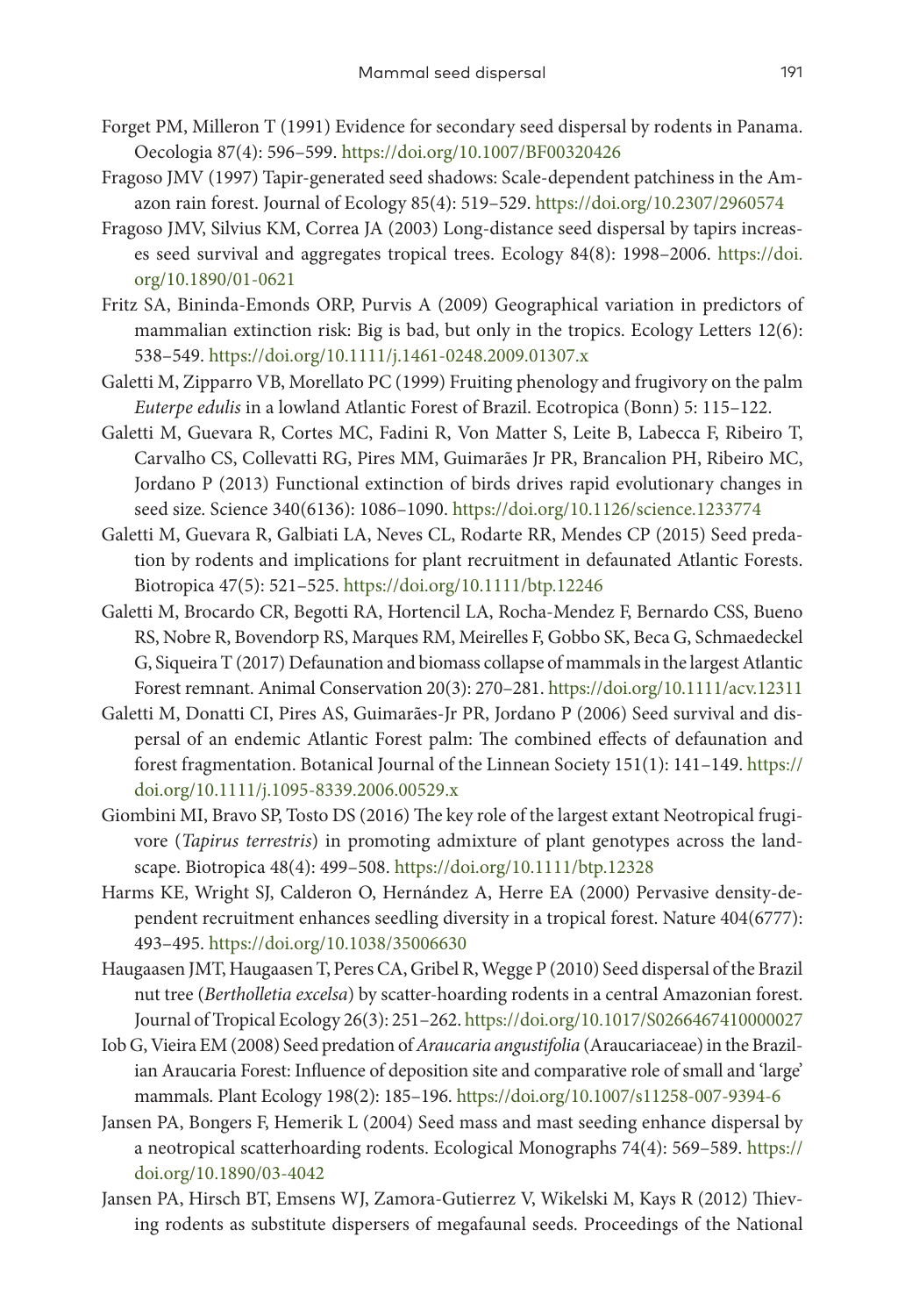Academy of Sciences of the United States of America 109(31): 12610–12615. [https://doi.](https://doi.org/10.1073/pnas.1205184109) [org/10.1073/pnas.1205184109](https://doi.org/10.1073/pnas.1205184109)

- Jordano P, Garcia C, Godoy JA, García-Castaño JL (2007) Differential contribution of frugivores to complex seed dispersal patterns. Proceedings of the National Academy of Sciences of the United States of America 104(9): 3278–3282.<https://doi.org/10.1073/pnas.0606793104>
- Krebs CJ (1998) Ecological Methodology. Benjamin Cummings, San Francisco, 620 pp.
- Kuprewicz EK (2013) Mammal abundances and seed traits control the seed dispersal and predation roles of terrestrial mammals in a Costa Rican forest. Biotropica 45(3): 333– 342.<https://doi.org/10.1111/btp.12014>
- Lorenzi H (1996) Palmeiras no Brasil: Exóticas e Nativas. Plantarum, Nova Odessa, 303 pp.
- Martins K, Kimura RK, Francisconi AF, Gezan S, Kainer K, Christianini AV (2016) The role of very small fragments in conserving genetic diversity of a common tree in a hyper fragmented Brazilian Atlantic Forest landscape. Conservation Genetics 17(3): 509–520. <https://doi.org/10.1007/s10592-015-0800-7>
- Meiga AYY, Christianini AV (2015) Changes in seed predation of *Attalea dubia* in a gradient of Atlantic Forest disturbance in Brazil. Palms 59: 135–144.
- Neuschulz EL, Mueller T, Schleuning M, Böhning-Gaese KM (2016) Pollination and seed dispersal are the most threatened processes of plant regeneration. Scientific Reports 6(1): 29839.<https://doi.org/10.1038/srep29839>
- O'Farrill G, Galletti M, Campos-Arceiz A (2013) Frugivory and seed dispersal by tapirs: An insight on their ecological role. Integrative Zoology 8(1): 1–17. [https://doi.org/10.1111/](https://doi.org/10.1111/j.1749-4877.2012.00316.x) [j.1749-4877.2012.00316.x](https://doi.org/10.1111/j.1749-4877.2012.00316.x)
- Peres CA, Palacios E (2007) Basin-wide effects of game harvest on vertebrate population densities in Amazonian forests: Implications for animal-mediated seed dispersal. Biotropica 39(3): 304–315.<https://doi.org/10.1111/j.1744-7429.2007.00272.x>
- Pérez-Méndez N, Jordano P, García C, Valido A (2016) The signatures of Anthropocene defaunation: Cascading effects of the seed dispersal collapse. Scientific Reports 6(1): 1–9. <https://doi.org/10.1038/srep24820>
- Pimentel DS, Tabarelli M (2004) Seed dispersal of the palm *Attalea oleifera* in a remnant of the Brazilian Atlantic Forest. Biotropica 36(1): 74–84. [https://doi.](https://doi.org/10.1111/j.1744-7429.2004.tb00298.x) [org/10.1111/j.1744-7429.2004.tb00298.x](https://doi.org/10.1111/j.1744-7429.2004.tb00298.x)
- Ribeiro JF, Vieira EM (2014) Interactions between a seed-eating neotropical rodent, the Azara's agouti (*Dasyprocta azarae*), and the Brazilian 'pine' *Araucaria angustifolia.* Austral Ecology 39(3): 279–287.<https://doi.org/10.1111/aec.12077>
- Ribeiro MC, Metzger JP, Martensen AC, Ponzoni F, Hirota M (2009) Brazilian Atlantic Forest: How much is left and how is the remaining forest distributed? Implications for conservation. Biological Conservation 142(6): 1141–1153. [https://doi.org/10.1016/j.](https://doi.org/10.1016/j.biocon.2009.02.021) [biocon.2009.02.021](https://doi.org/10.1016/j.biocon.2009.02.021)
- Ripple WJ, Newsome TM, Wolf C, Dirzo R, Everatt KT, Galetti M, Hayward MW, Kerley GIH, Levi T, Lindsey PA, MacDonald DW, Malhi Y, Painter LE, Sandom CJ, Terborgh J, van Valkenburgh B (2015) Collapse of the world's largest herbivores. Science Advances 1(4): e1400103. <https://doi.org/10.1126/sciadv.1400103>
- Silva JMC, Tabarelli M (2000) Tree species impoverishment and the future flora of the Atlantic Forest of Brazil. Nature 404(6773): 72–74.<https://doi.org/10.1038/35003563>